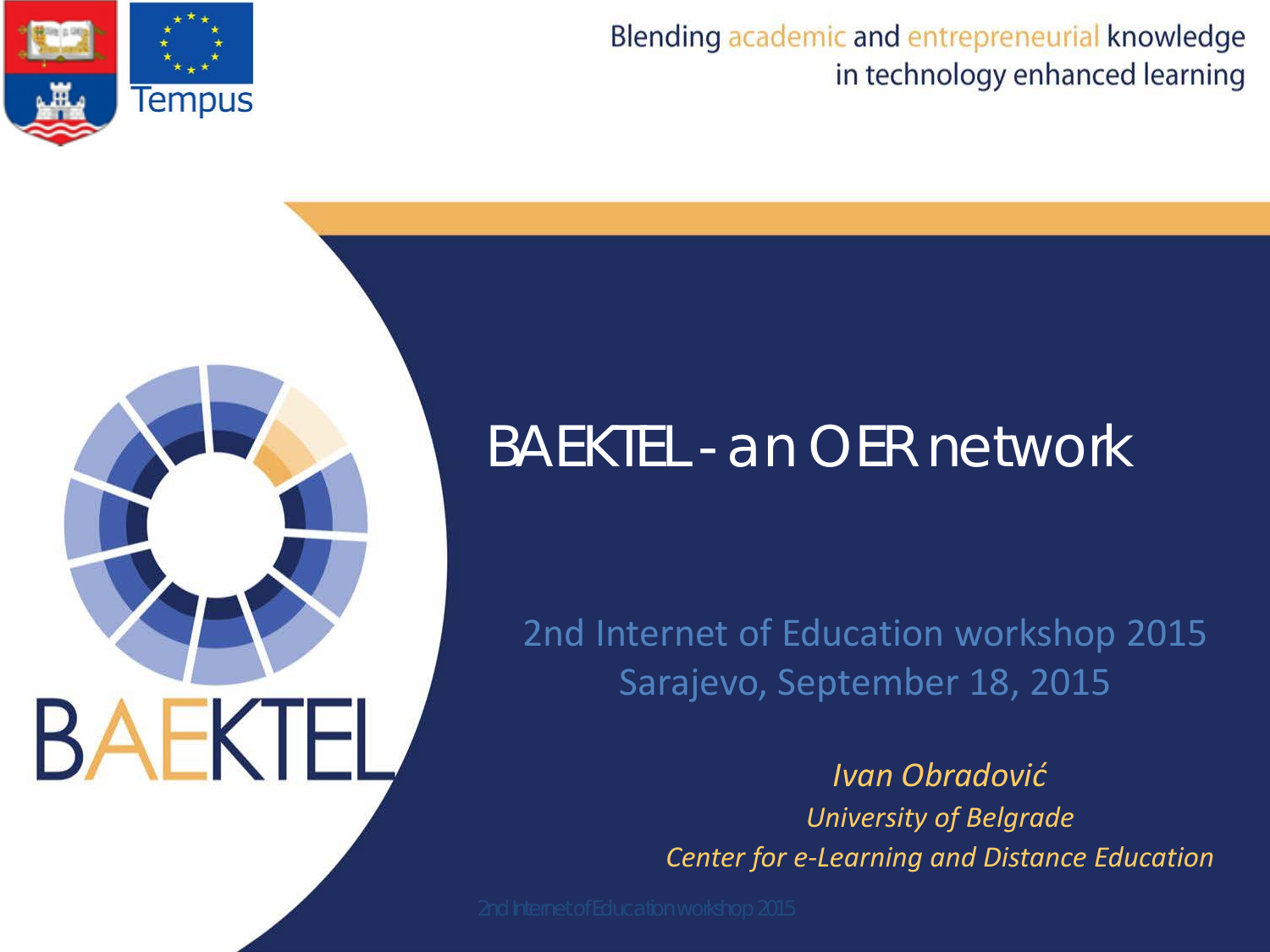# **Overview**

- Technology enhanced learning
- Open educational resources(OER)
- OER in Serbia
- Tempus project BAEKTEL goals
- Publishing OER content in edX
- Finding OER content with ResourceSpace
- Conclusions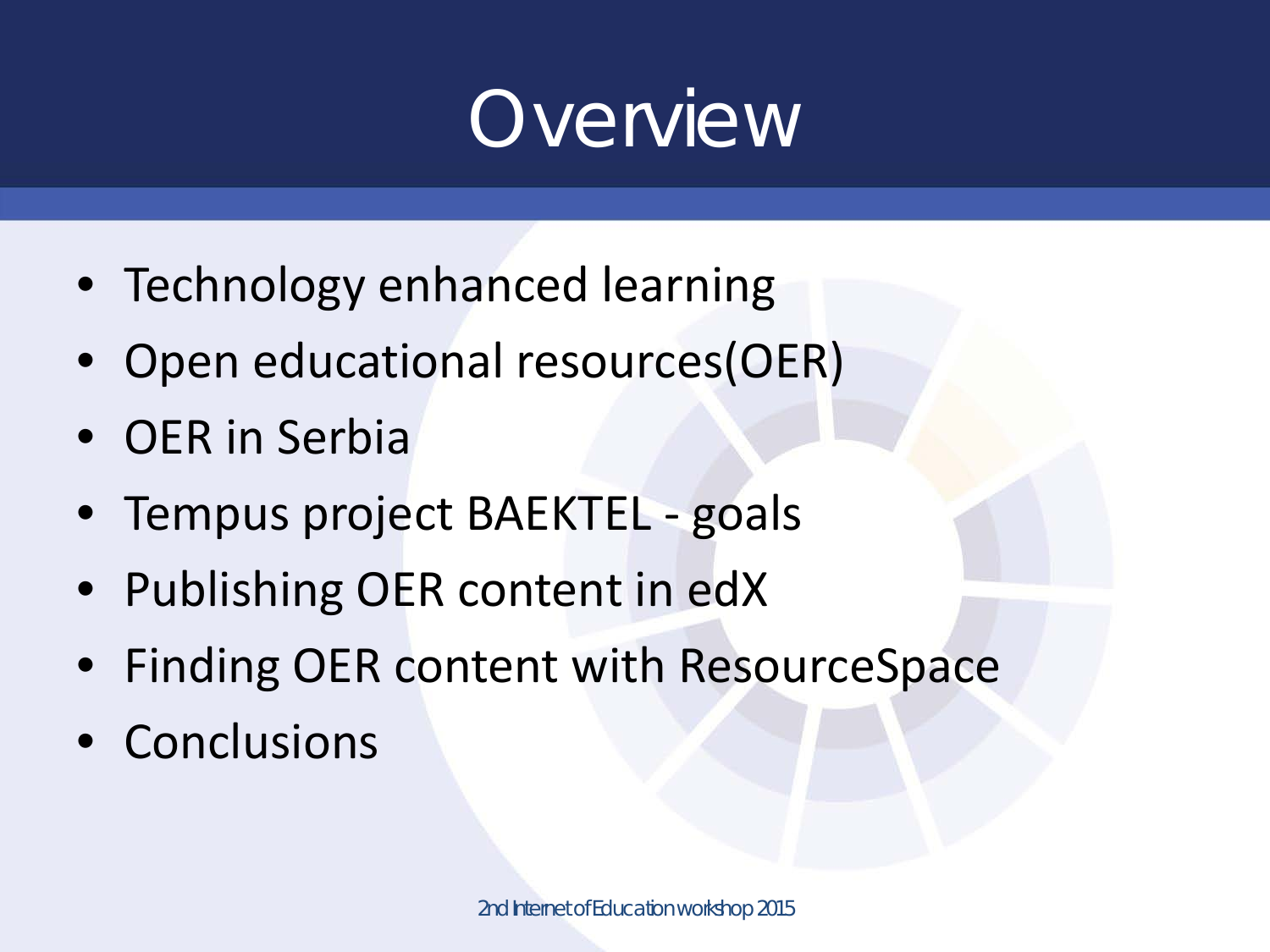# Technology Enhanced Learning (TEL)

- Different educational activities in which ICT play an important supporting role
- Enhancing the quality of learning and learning results using modern e-Learning technology
- Design of efficient interactive TEL environments is a demanding task

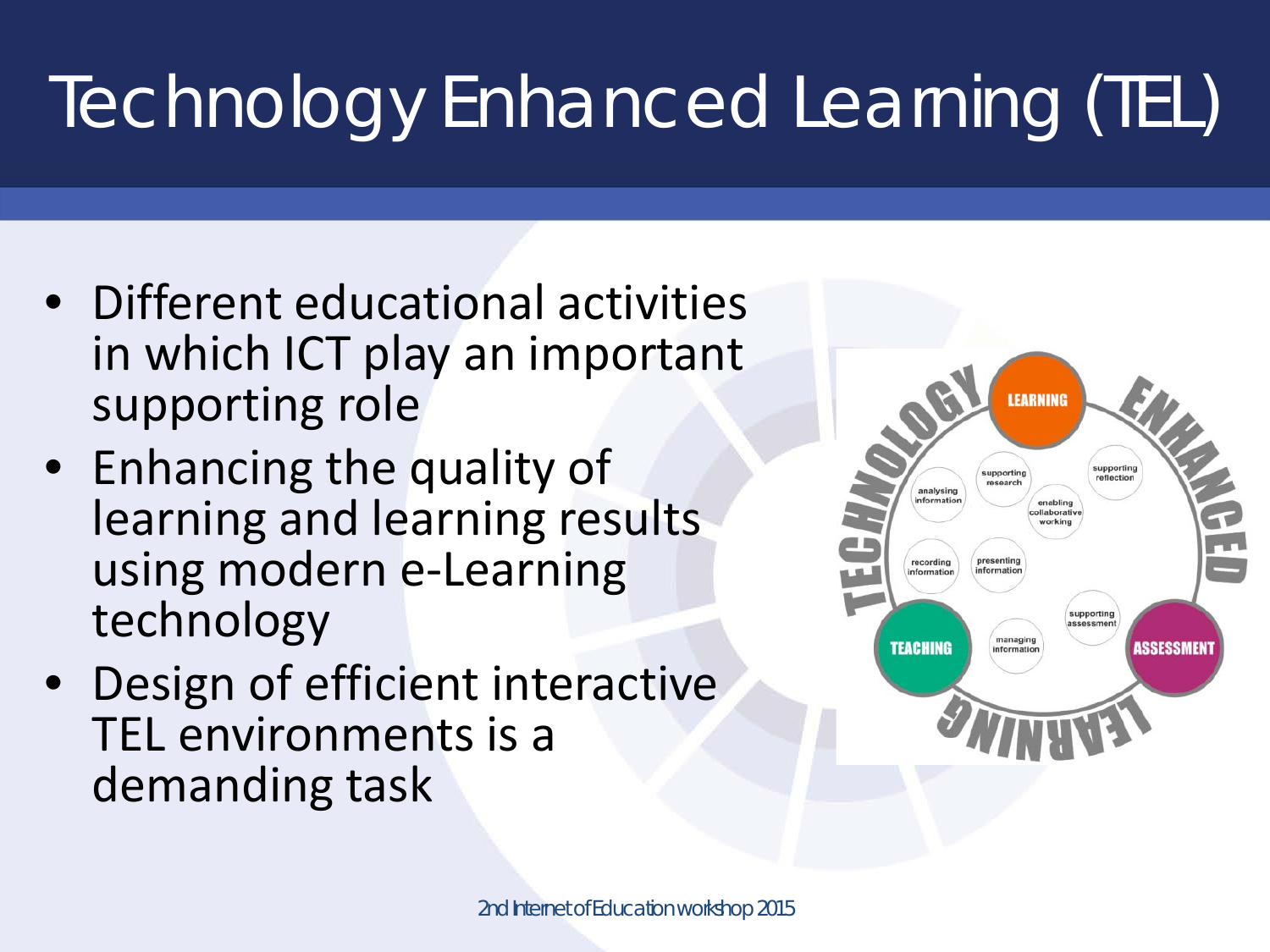Open Educational Resources (OER)

- Open **Educational Resources**
- Educational content, research materials, best practice examples
- Freely accessible in electronic format
- Published under licenses that allow for their free use, reuse and distribution
- Targeted for students and self-learners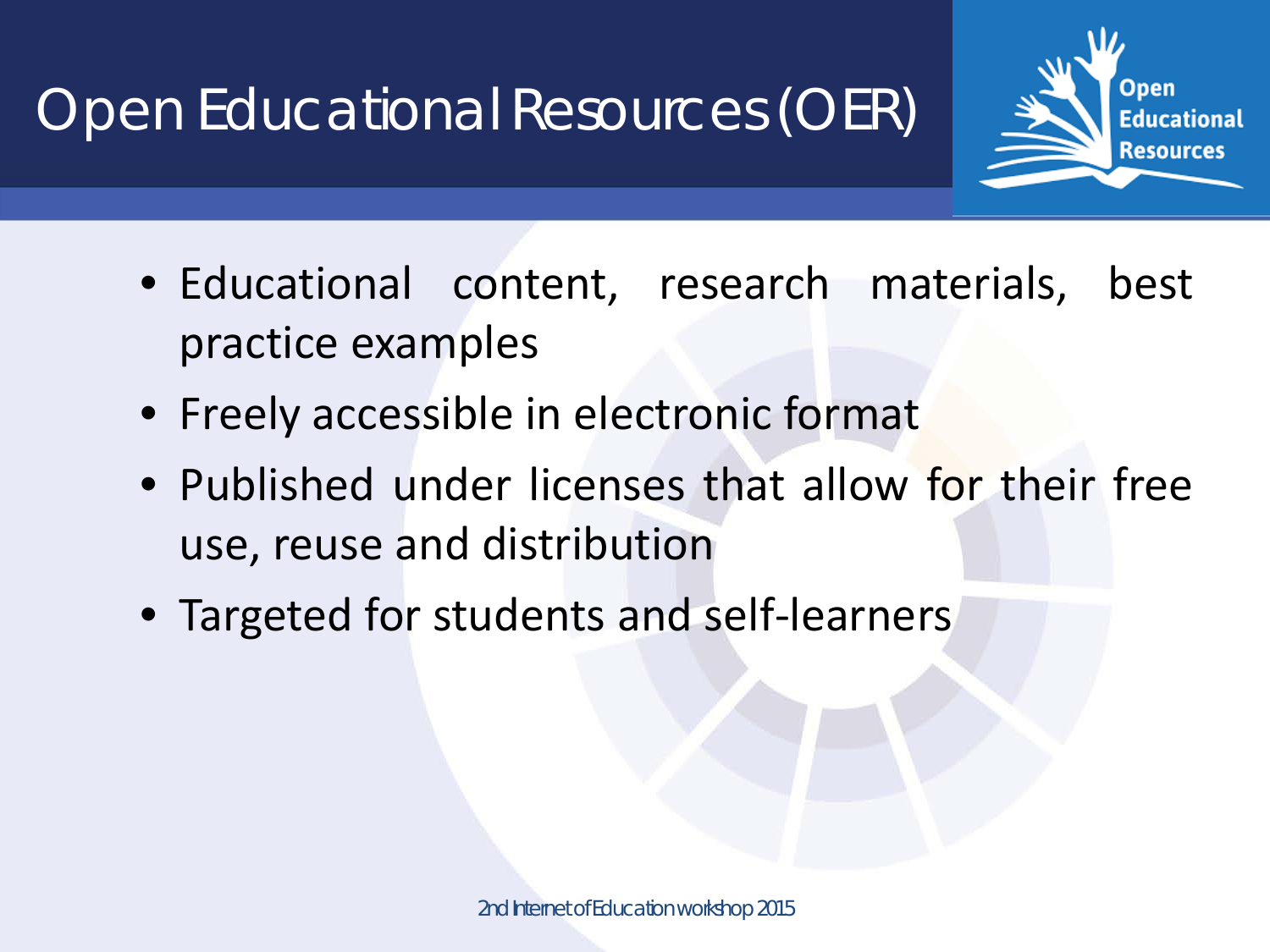# Advantages of OER content

- Open **Educational Resources**
- High level of accessibility of learning materials
- Continuous and easy modification of content once it has been created
- Reduction of learning costs
- Convenient for creation of content for people with special needs
- Promote institutions and individuals who publish them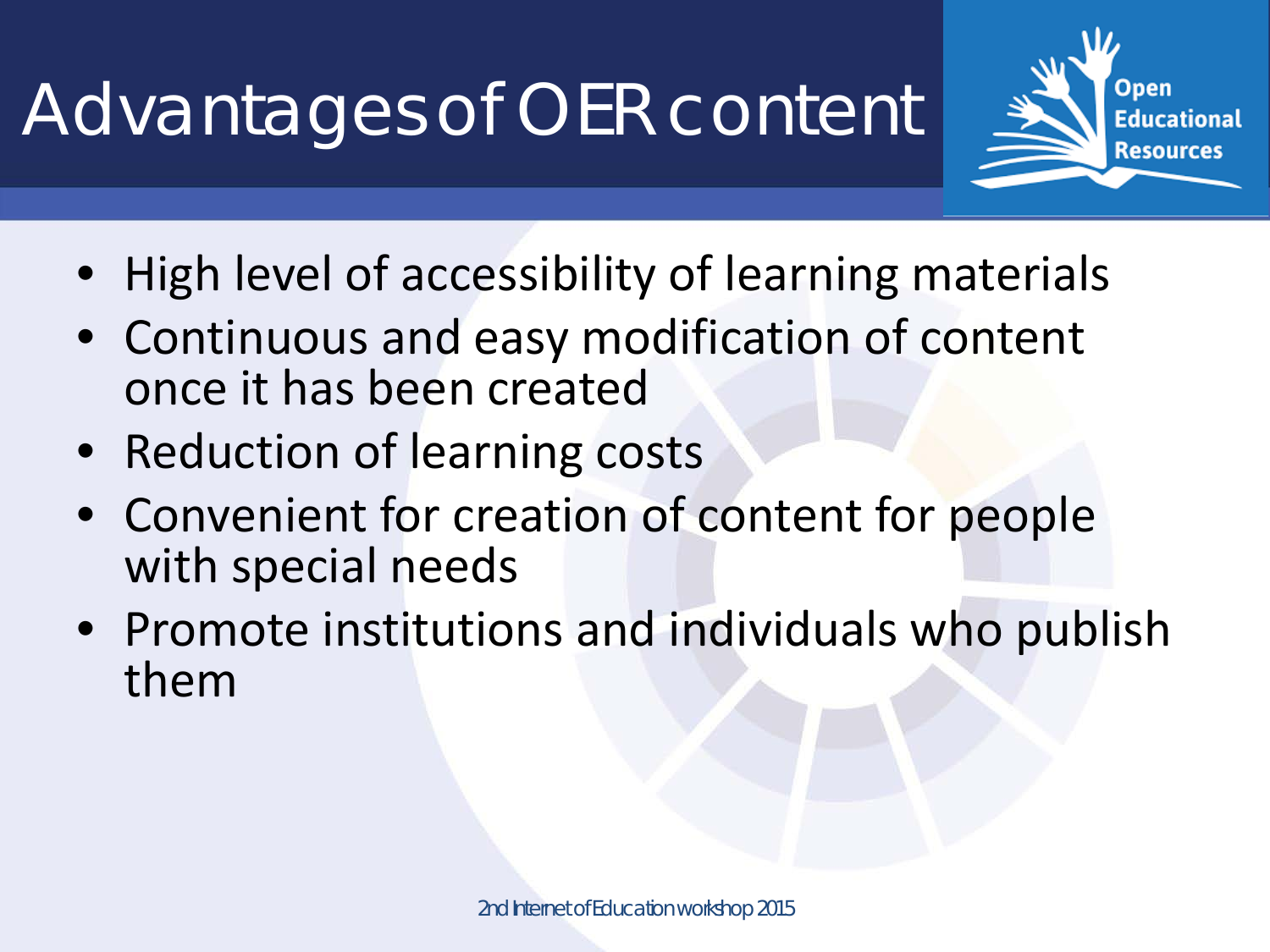# OER in Serbia

- Not yet recognized in official documents
- Awareness of the importance of OER, opportunities they offer, methods of development and implementation, and the use thereof needs to be raised
- Existing regulations open the possibilities for the development of OER but need further improvement at the national and institutional level in compliance with OER regulations in Europe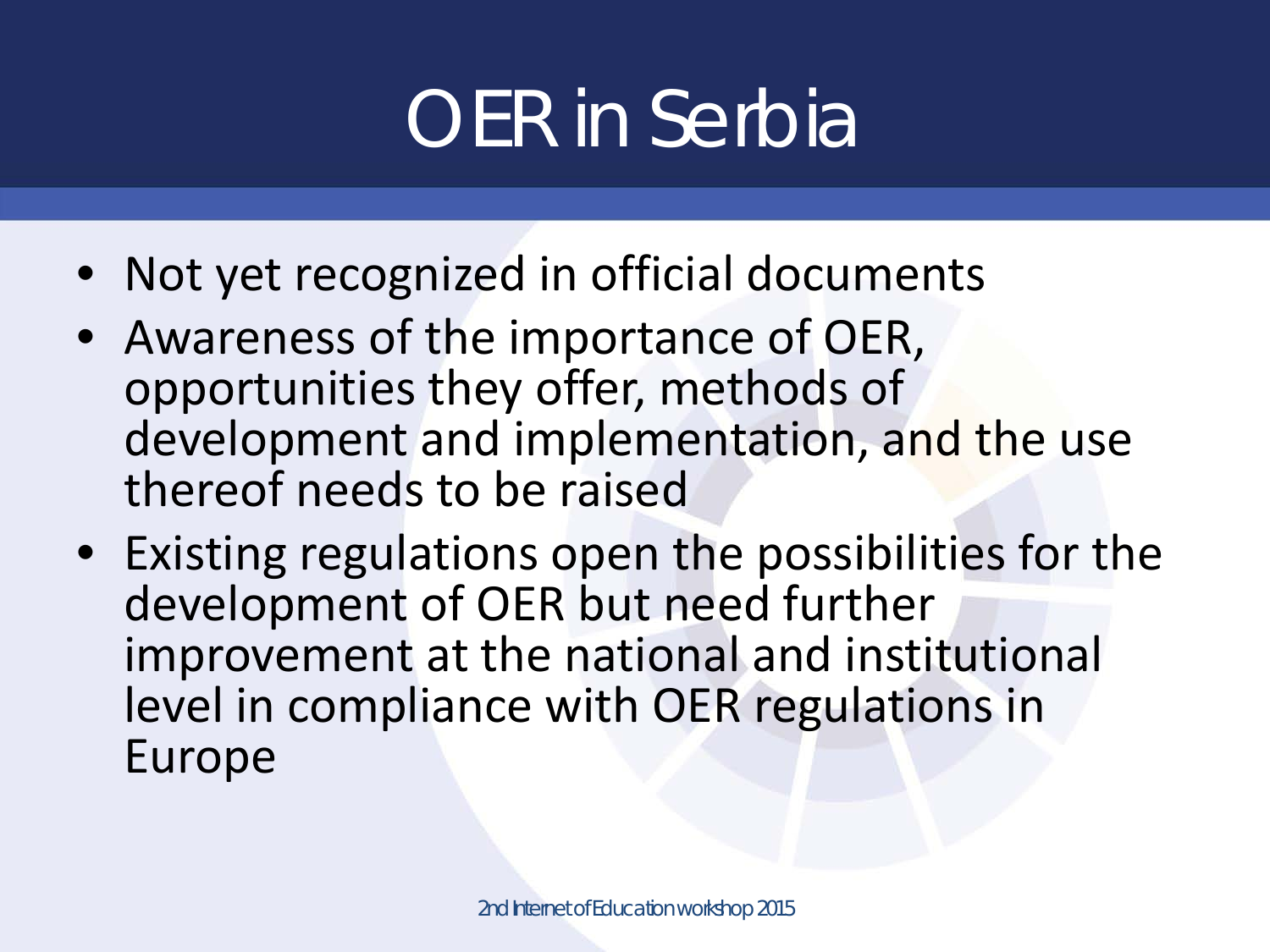# Information Society Development Strategy in Serbia up to 2020

- Adopted by the Government of Serbia in 2010
- Fosters application of information technology in education
- Emphasizes the development of digital educational content as one of the main goals to be achieved
- Refers to the introduction of modern concepts of e-learning and open distance learning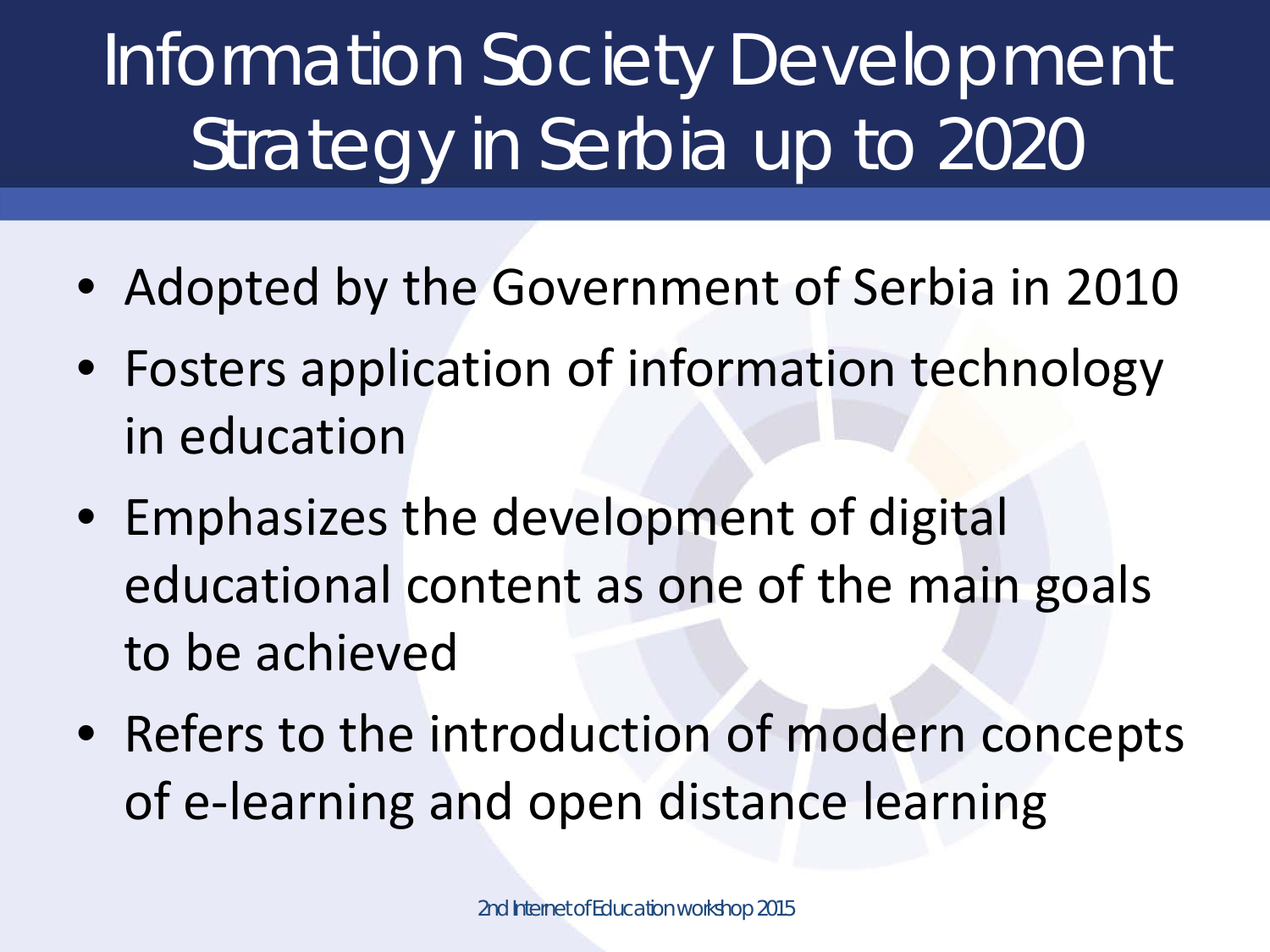# Education Development Strategy in Serbia up to 2020

- Adopted by the Government of Serbia in 2012
- Criticizes traditional tendencies of the education system for independence from other systems and promotes its openness
- Specifically targets openness and accessibility of higher education
- Provides opportunities for legal regulations for the realization of ideas related to OER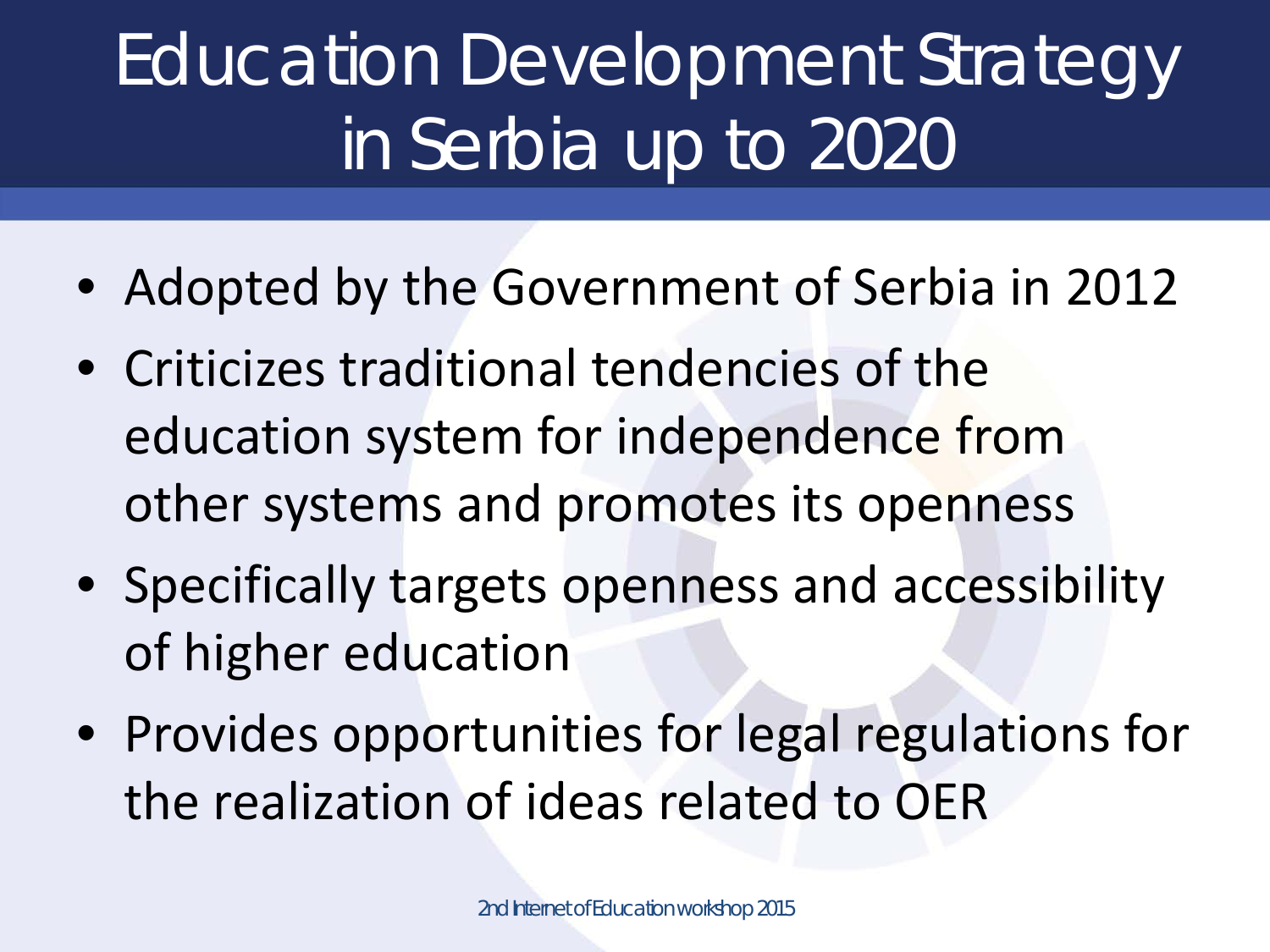# The Law on Higher Education in Serbia

- Declares openness of higher education towards all citizens and general public as one of its main principles
- Complies with the European system of higher education specifically promoting academic mobility of faculty and students
- Provides a starting point for the development and implementation of OER through alignment with successful European practices and academic mobility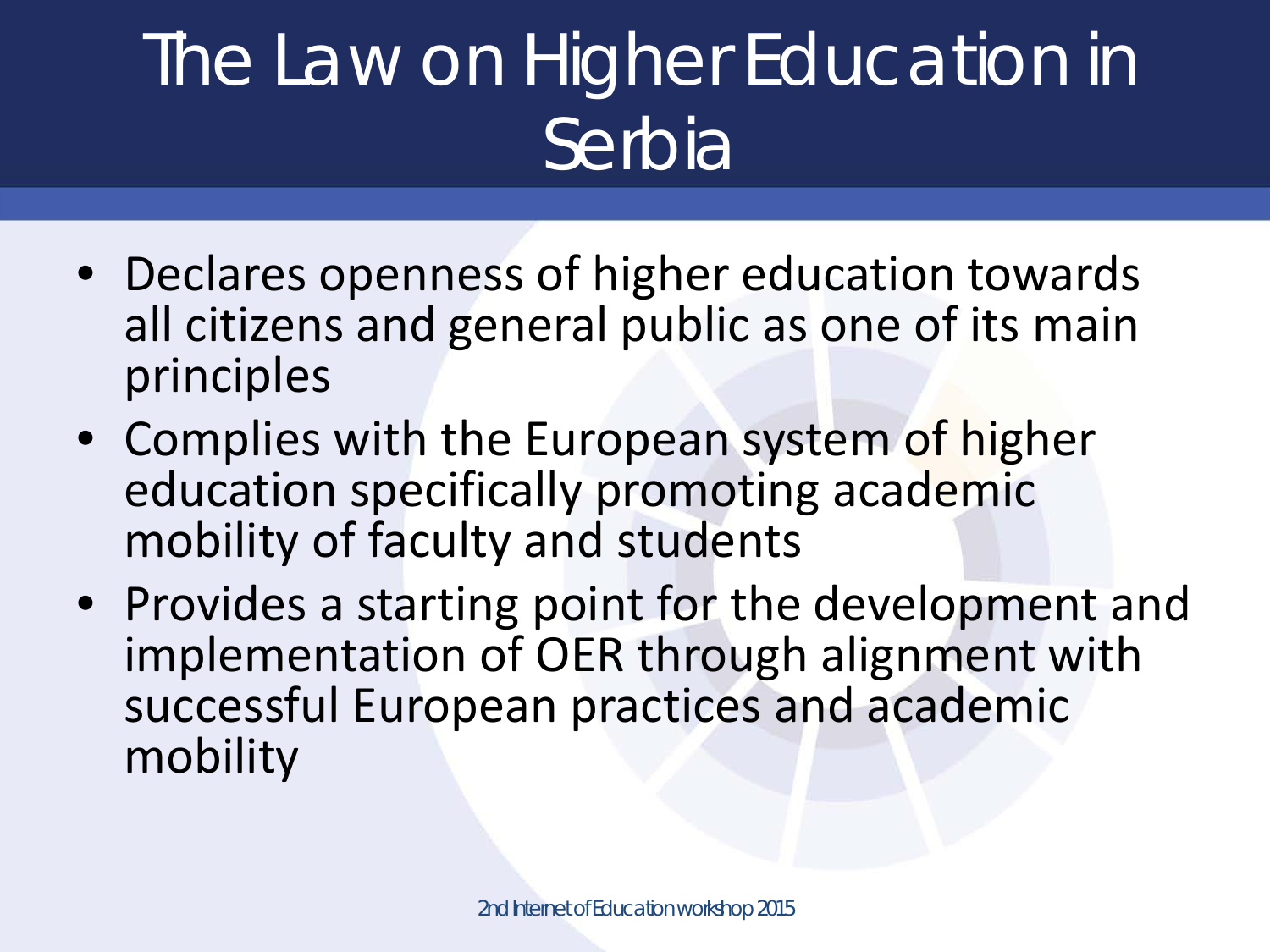# Initial activities towards OER

- In 2005 Wikimedia Serbia was founded with the aim to allow free exchange of knowledge and participation in gathering educational content
- Within Wikimedia Serbia the Creative Commons Serbia project was launched and national CC standards were adopted in 2007
- Khan Academy Serbia has started the translation of Khan Academy instructional videos in 2013, mainly on mathematics, but also from other fields, but the project is now stalled
- In 2013 the Balkan Distance Education Network (BADEN) became the Epprobate (first international quality label for eLearning courseware) national partner for WB region
- In March 2014 University of Belgrade library Svetozar Markovic organized a seminar of open access to education, open education and massive open online courses
- By the end of 2014 University of Belgrade Center for eLearning and distance education was stablished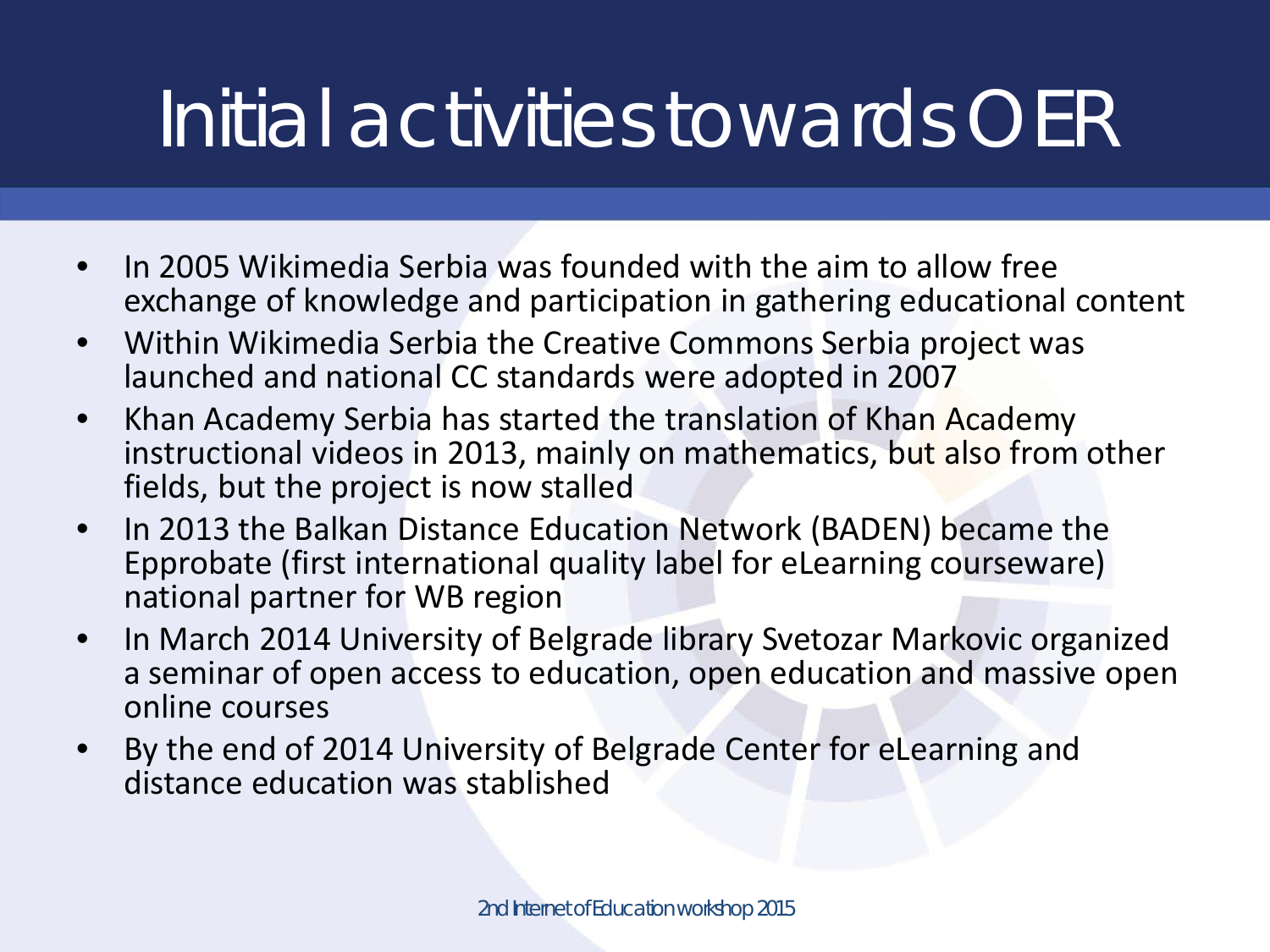#### TEL at the University of Belgrade

- Several faculties at the University of Belgrade already use Moodle open source software for blended learning
- University of Belgrade Center for e-Leaning and Distance Education was established in 2014
- Main goals:
	- Development of a quality assurance system for university distance learning study programs
	- Development of competency standards needed for educators in the domain of educational technology

Centar za

Učenje

Elektronsko

Univerziteta u Beogradu

- Creation of national and international development programs for distance learning and related projects
- Development of distance learning programs for persons with special needs
- Development of electronic textbooks
- The services of the Center can be used by other educational institutions and business enterprises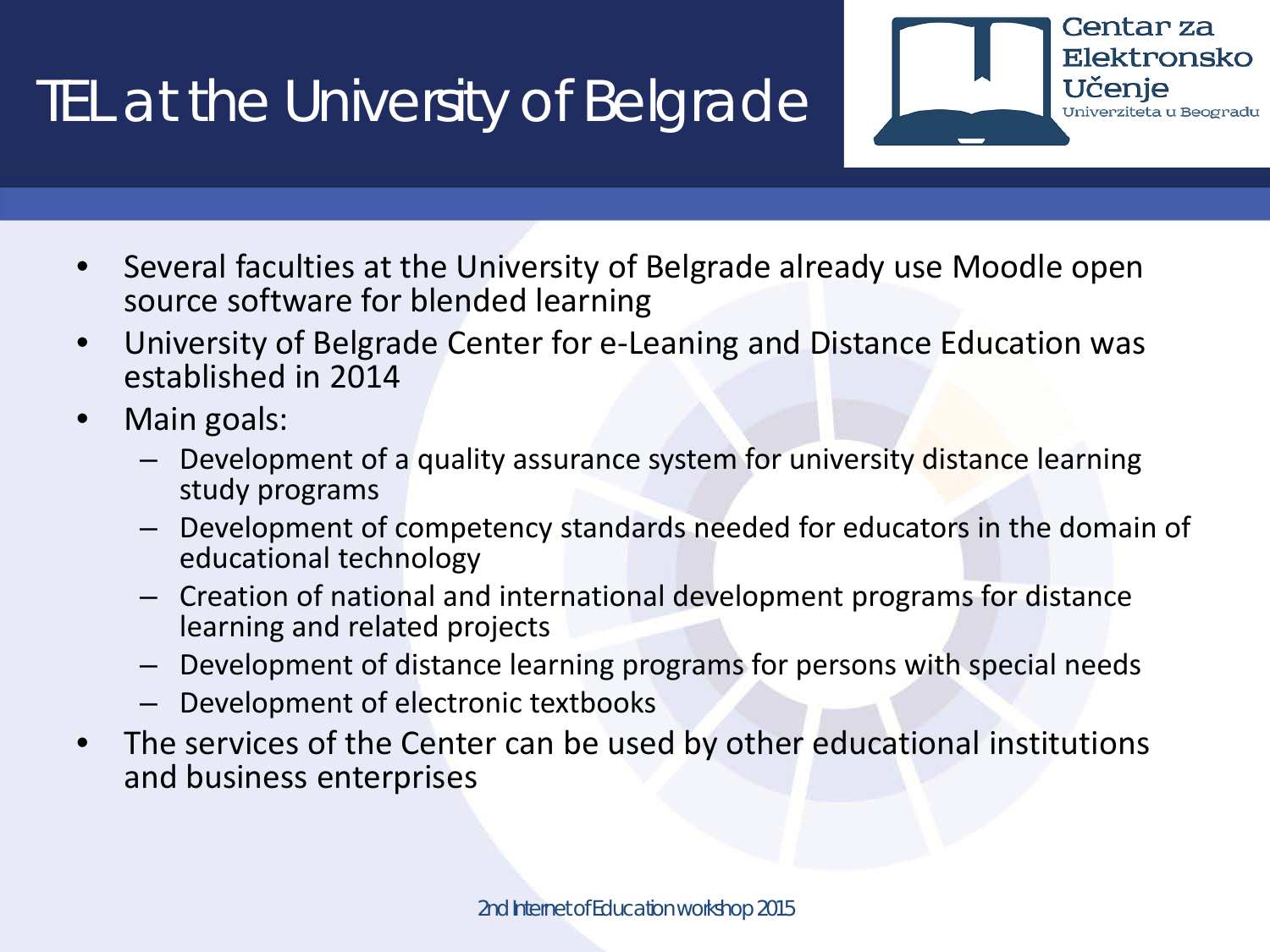#### Tempus project BAEKTEL – main goals

- *Blending Academic and Entrepreneurial Knowledge in Technology Enhanced Learning* ([http://baektel.eu/\)](http://baektel.eu/)
- Development of a TEL environment for creating publishing and searching OER content by academic and entrepreneurial organizations in different formats and different languages
- Universities create educational content intended for lifelong learning of employees within enterprises
- Enterprises create best practice examples intended for enhancing the academic education of students
- Enable search of available content described by metadata

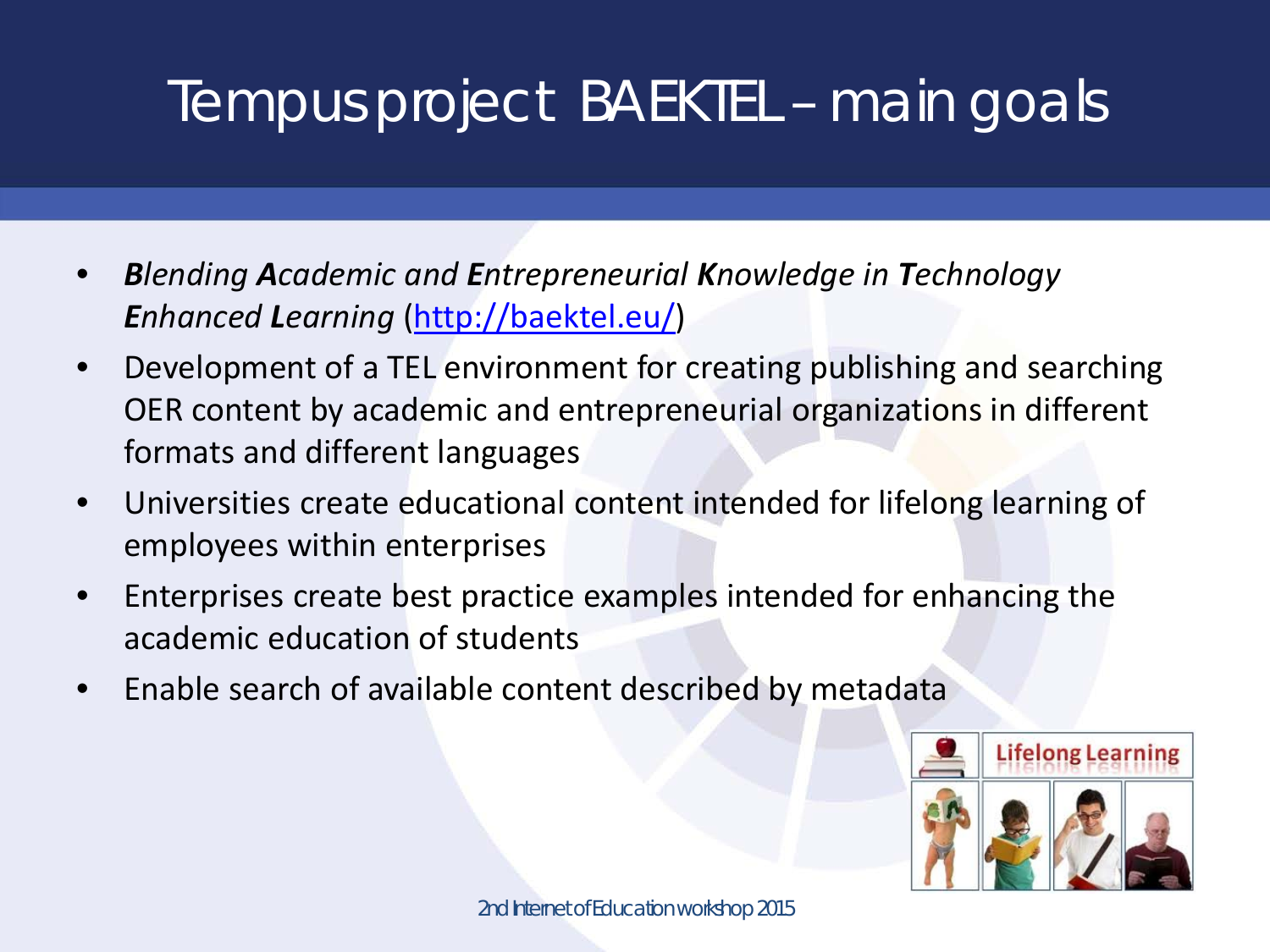### BAEKTEL consortium

- Six Western Balkans universities: Belgrade, Kragujevac, Niš (RS), Banja Luka, Tuzla (BH), Mediterranean (MN)
- Three EU Universities: Basilicata (IT), Iasi (RO), Ljubljana (SLO)
- Two large companies operating in the region: NIS -Gasprom Njeft (RS), ArcelorMittal Prijedor (BH)

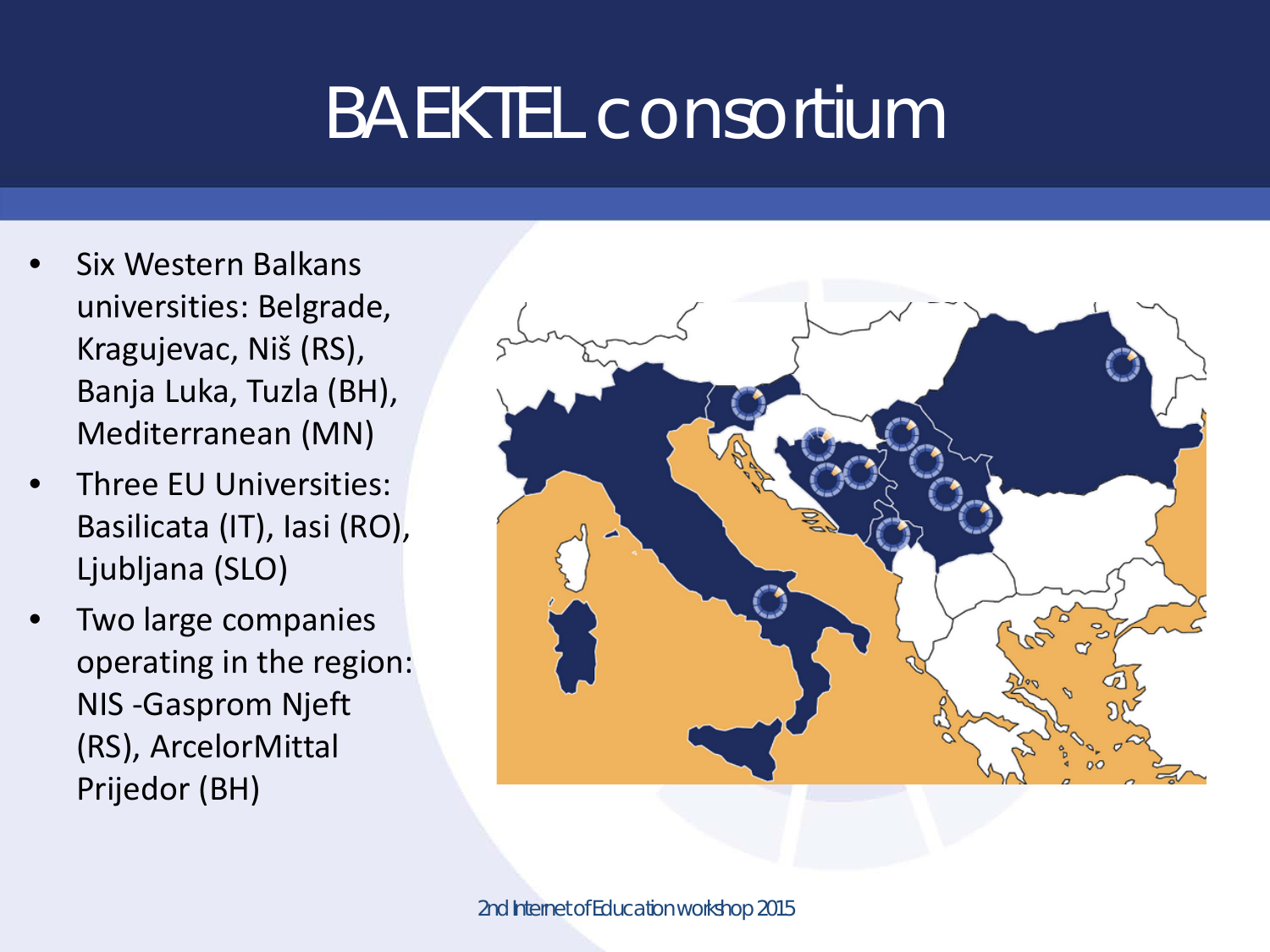# Publishing of OER content

edX- open access platform for publishing OER [\(http://edx.baektel.eu\)](http://edx.baektel.eu/)

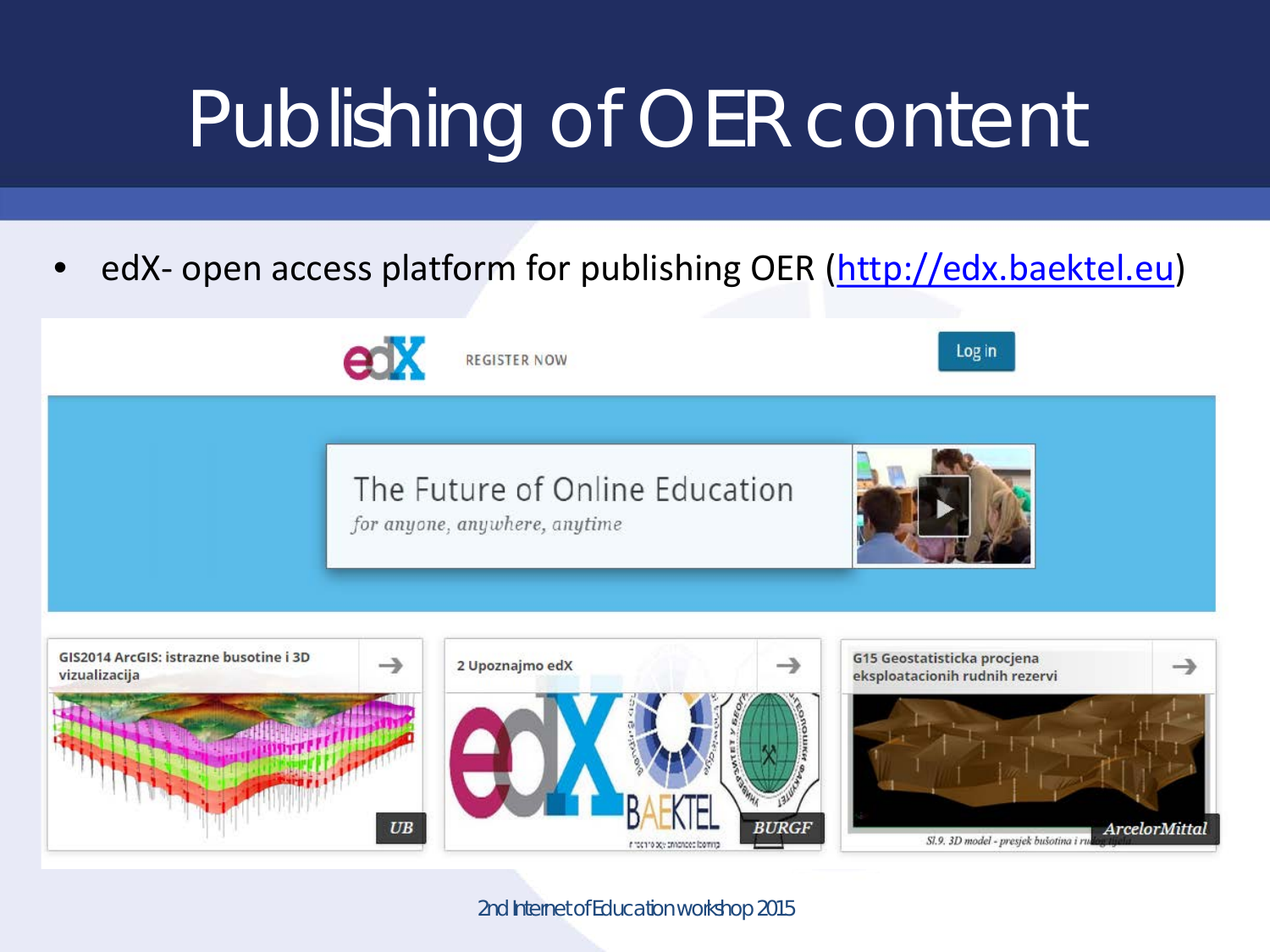## OER content in edX

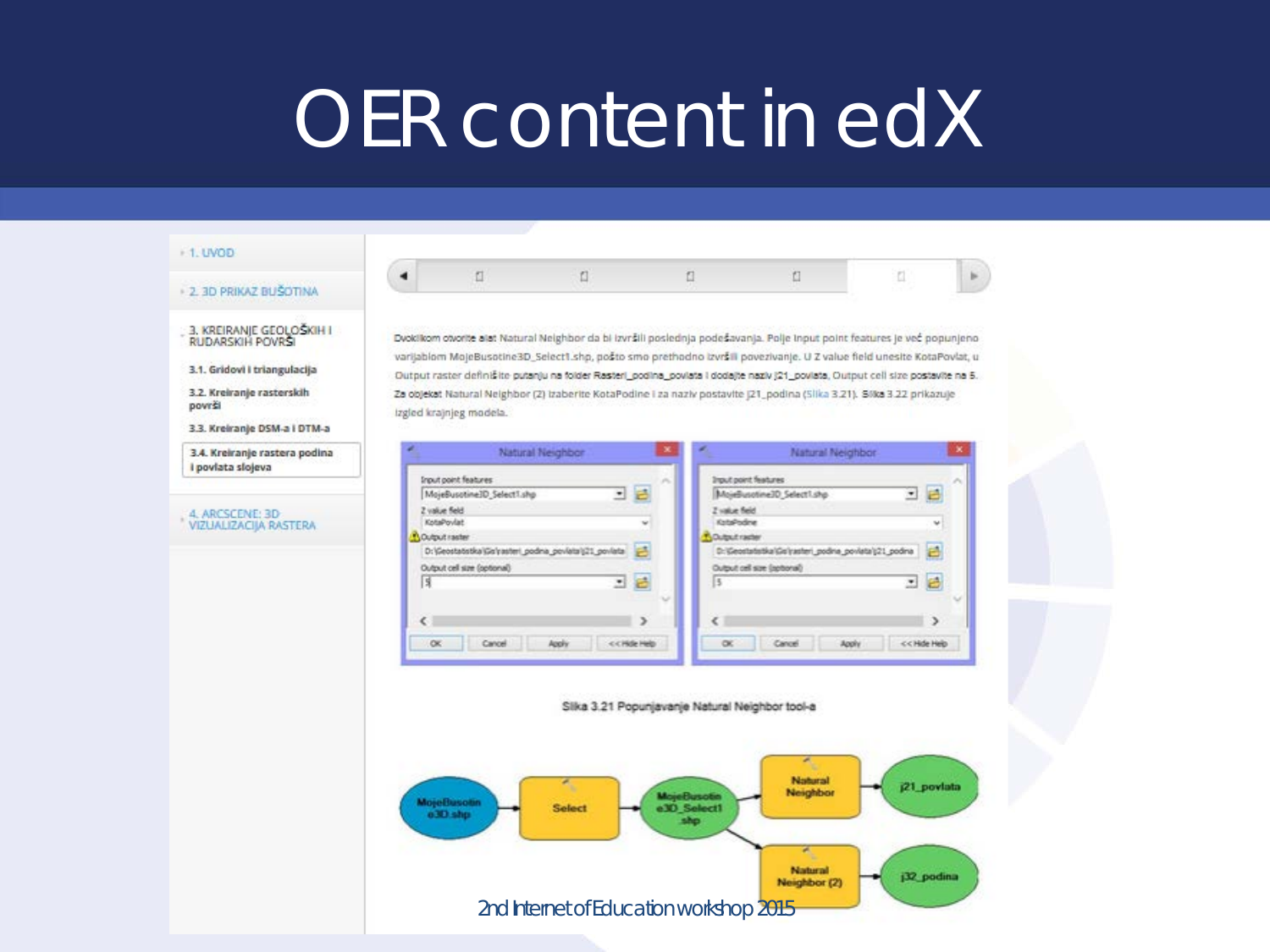# Advantages of edX platform

- Easy creation and modification of lessons, videos, tasks, texts….
- Combining of different components in one lesson
- Wide range of tasks in different formats
- Detailed description of learning materials
- Monitoring of student progress

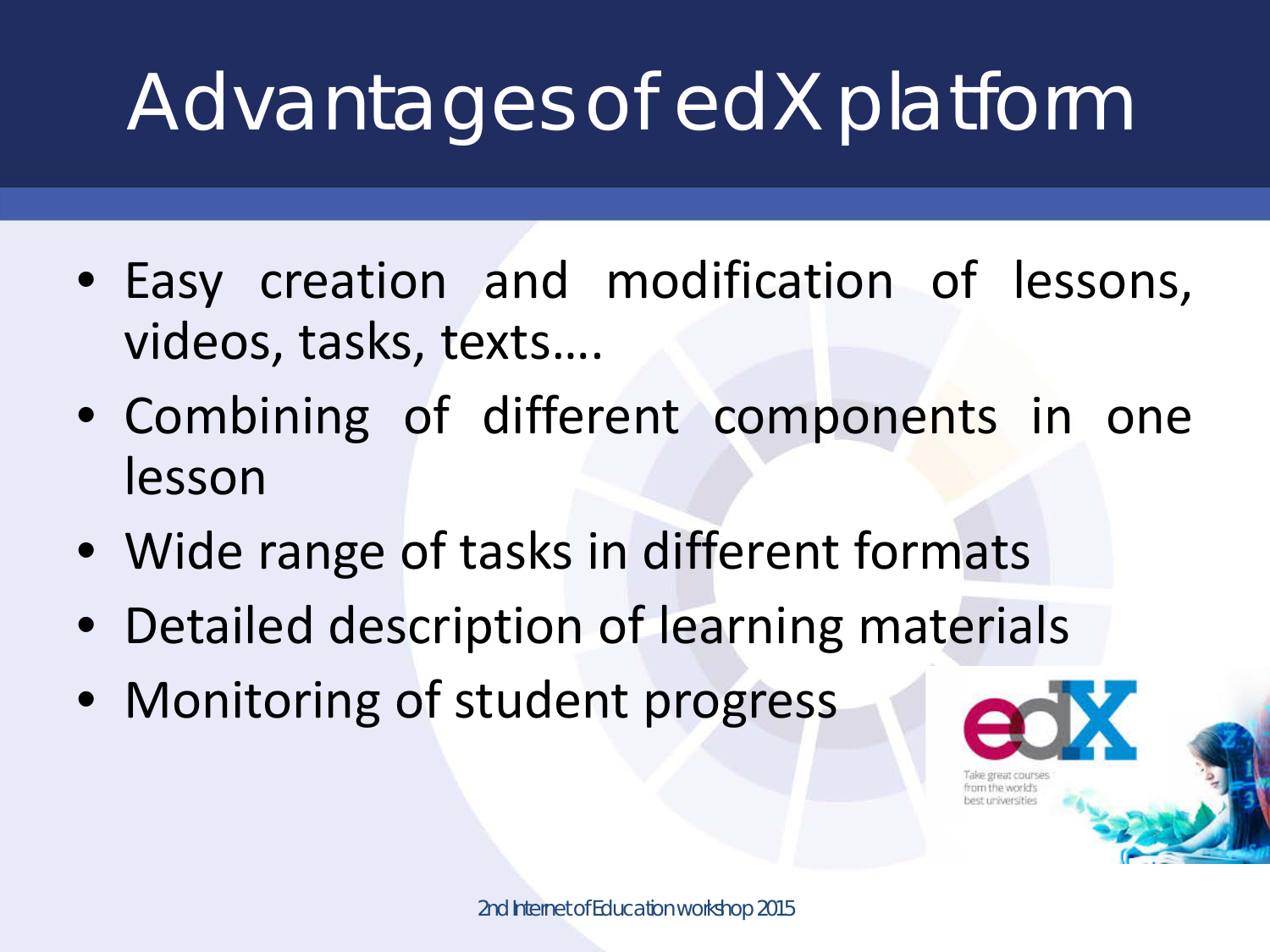# Searching OER content

• ResourceSpace – open source software for managing digital content [\(http://meta.baektel.eu](http://meta.baektel.eu/))



Log in | Contact us

Home | Recently added | Help & advice

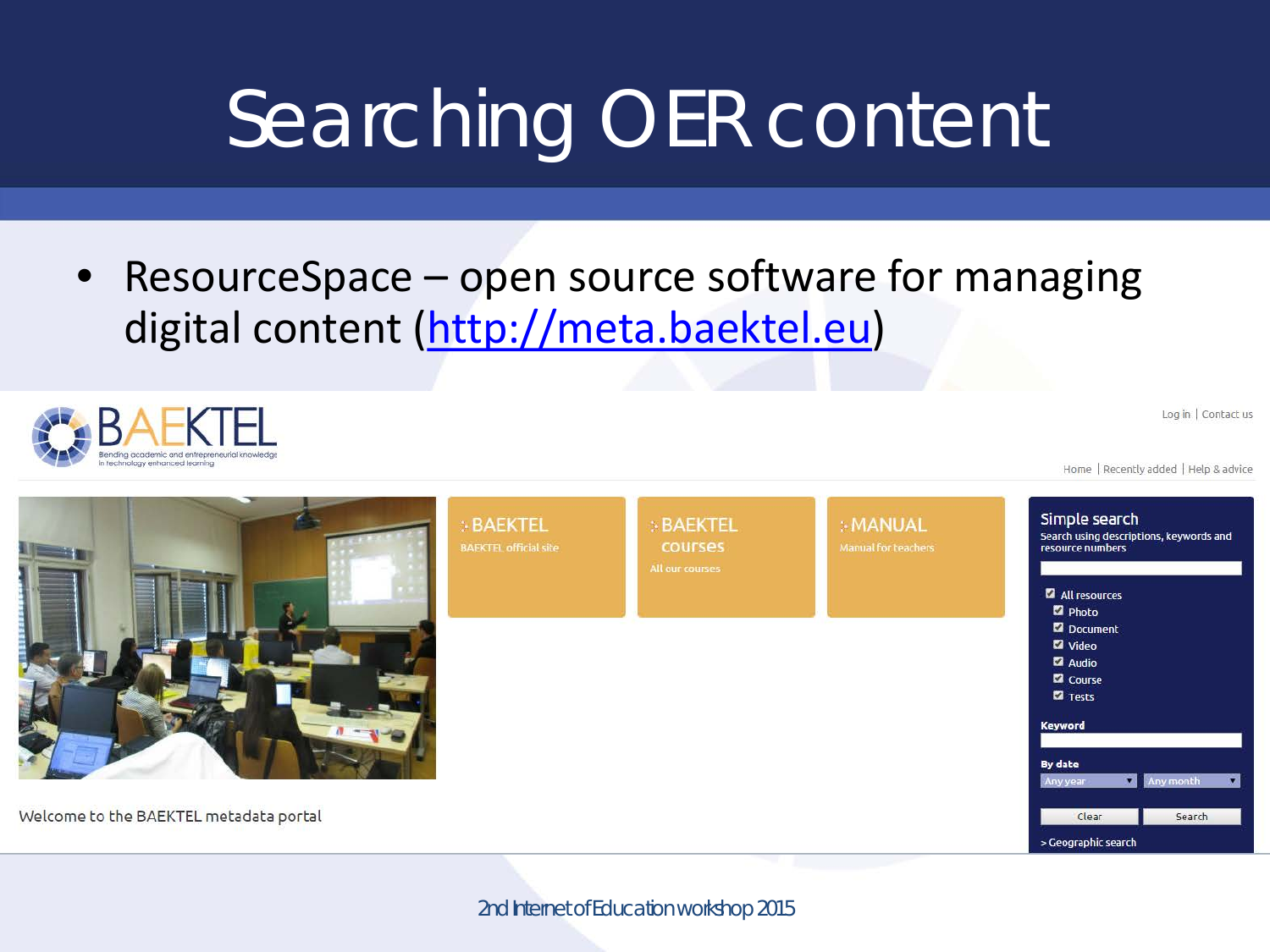# ResourceSpace characteristics

- Intelligent search ranking of resources by each keyword used in the search
- Possibility of grouping resources
- Distribution of access rights according to user groups
- Multilingualism interface exists in several key languages
- Flexible metadata scheme

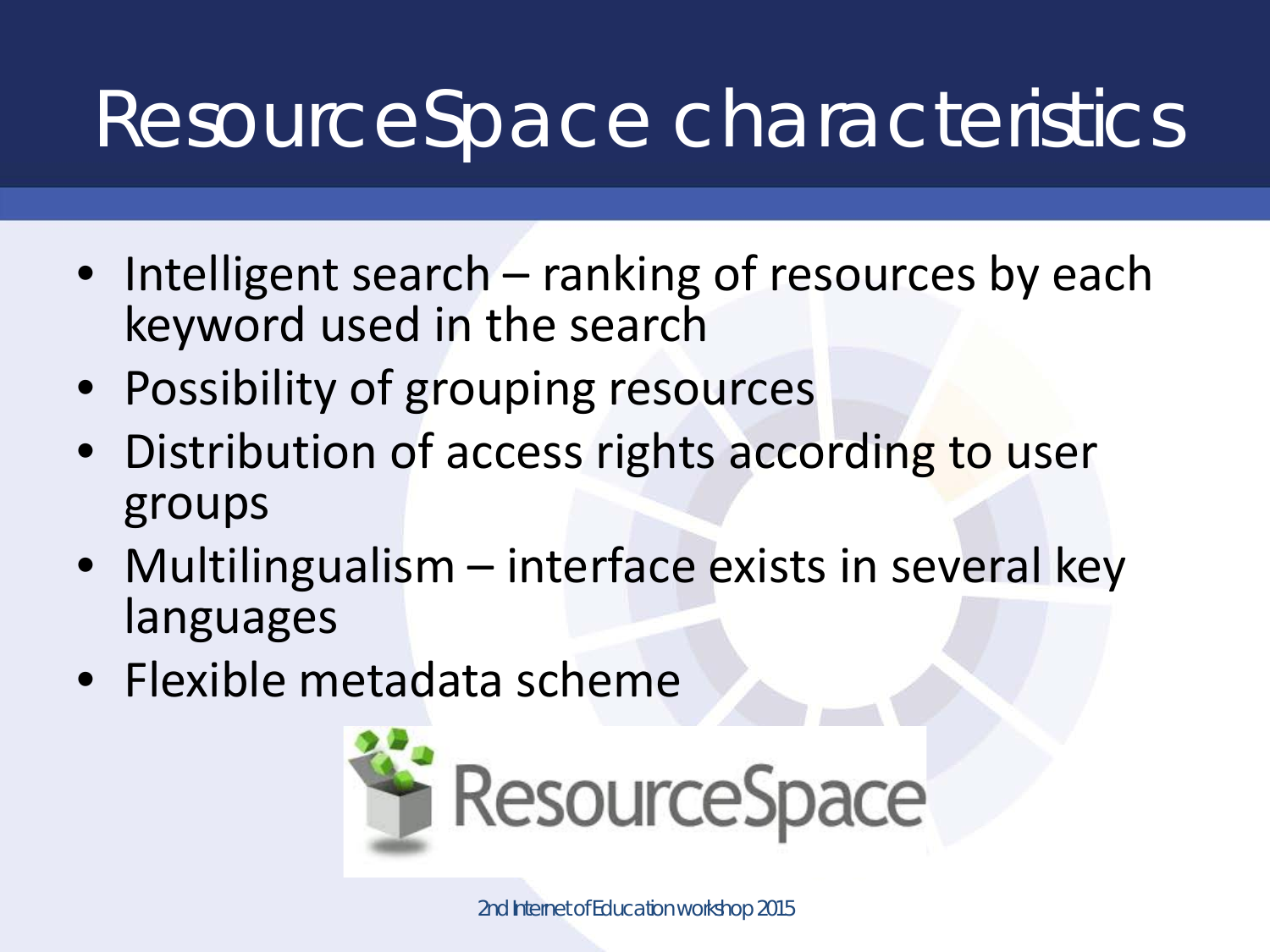### Conceptual map of BAEKTEL network

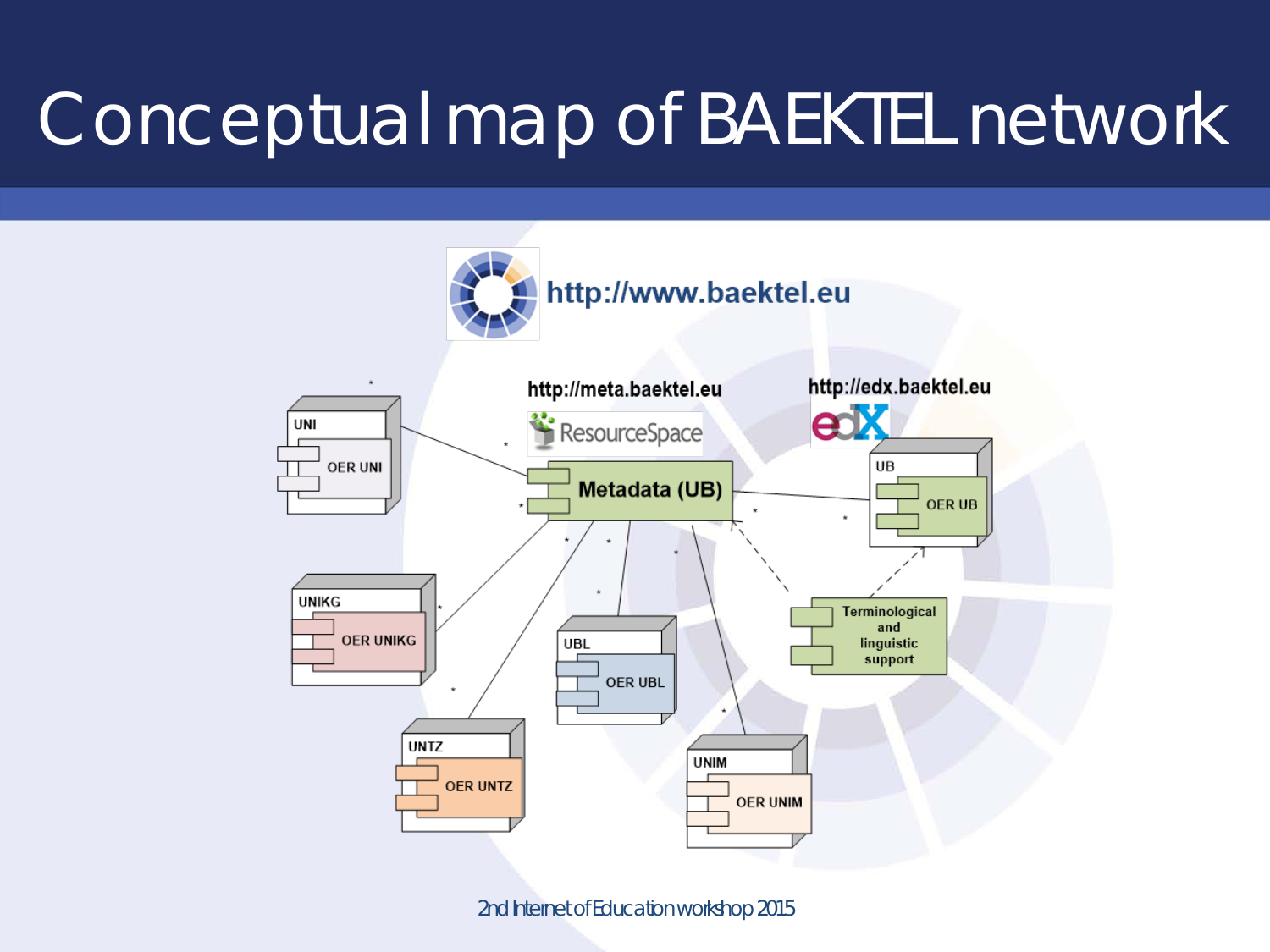# Metadata



- "Data describing other data" or "data about data"
- If OER are perceived as data then their descriptions are metadata
- Metadata for OER facilitate their search, acquisition, use and reuse
- Typical OER metadata are: title, author(s), version, date of creation, technical requirements and educational context, goal,…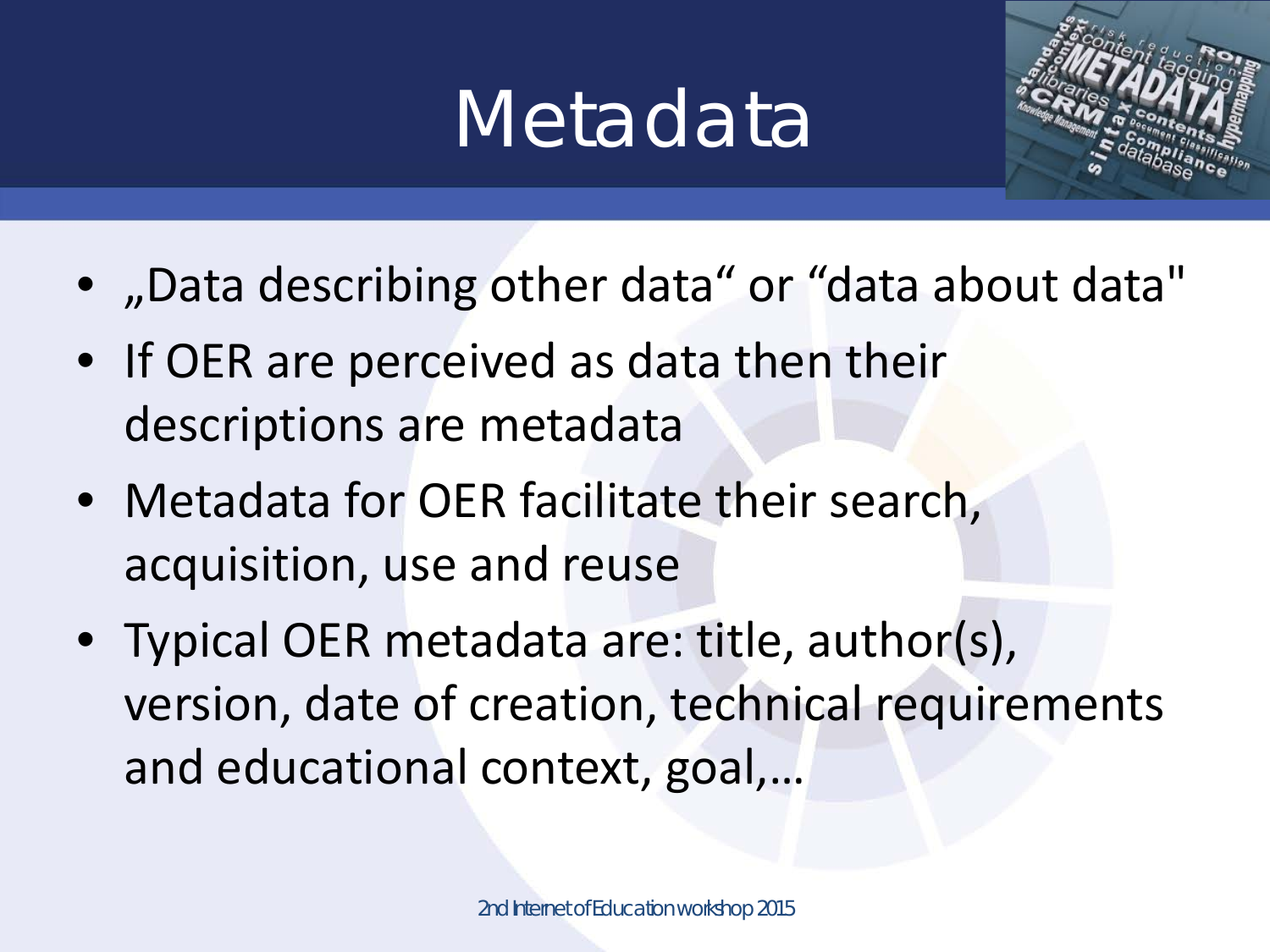# Metadata example



| No.            | <b>Proposed Elements</b> | Vocabulary                                                                                              | Mandatory/Optional | Cardinality    |
|----------------|--------------------------|---------------------------------------------------------------------------------------------------------|--------------------|----------------|
| $\mathbf{1}$   | Title                    |                                                                                                         | Mandatory          | Not-Repeatable |
| $\overline{2}$ | Creator                  |                                                                                                         | Mandatory          | Repeatable     |
| 3              | Description              |                                                                                                         | Optional           | Repeatable     |
| 4              | Language                 | Vocabulary (eng, rus, srb)                                                                              | Mandatory          | Repeatable     |
| 5              | Date                     |                                                                                                         | Mandatory          | Not-Repeatable |
| 6              | Format-                  | Vocabulary (Electronic Document, Paper only,<br>Document, Slides, Website, CD-Rom/DVD, Audio,<br>Video) | Mandatory          | Repeatable     |
| 7              | Interactivity Level      | Vocabulary (very low, low, medium, high, very high)                                                     | Optional           | Not-Repeatable |
| 8              | Context                  | Vocabulary (School, Higher Education, Training, other) Optional                                         |                    | Repeatable     |
| 9              | Intended End User Role   | Vocabulary (Learner, Teacher, Manager, Supervisor)                                                      | Optional           | Repeatable     |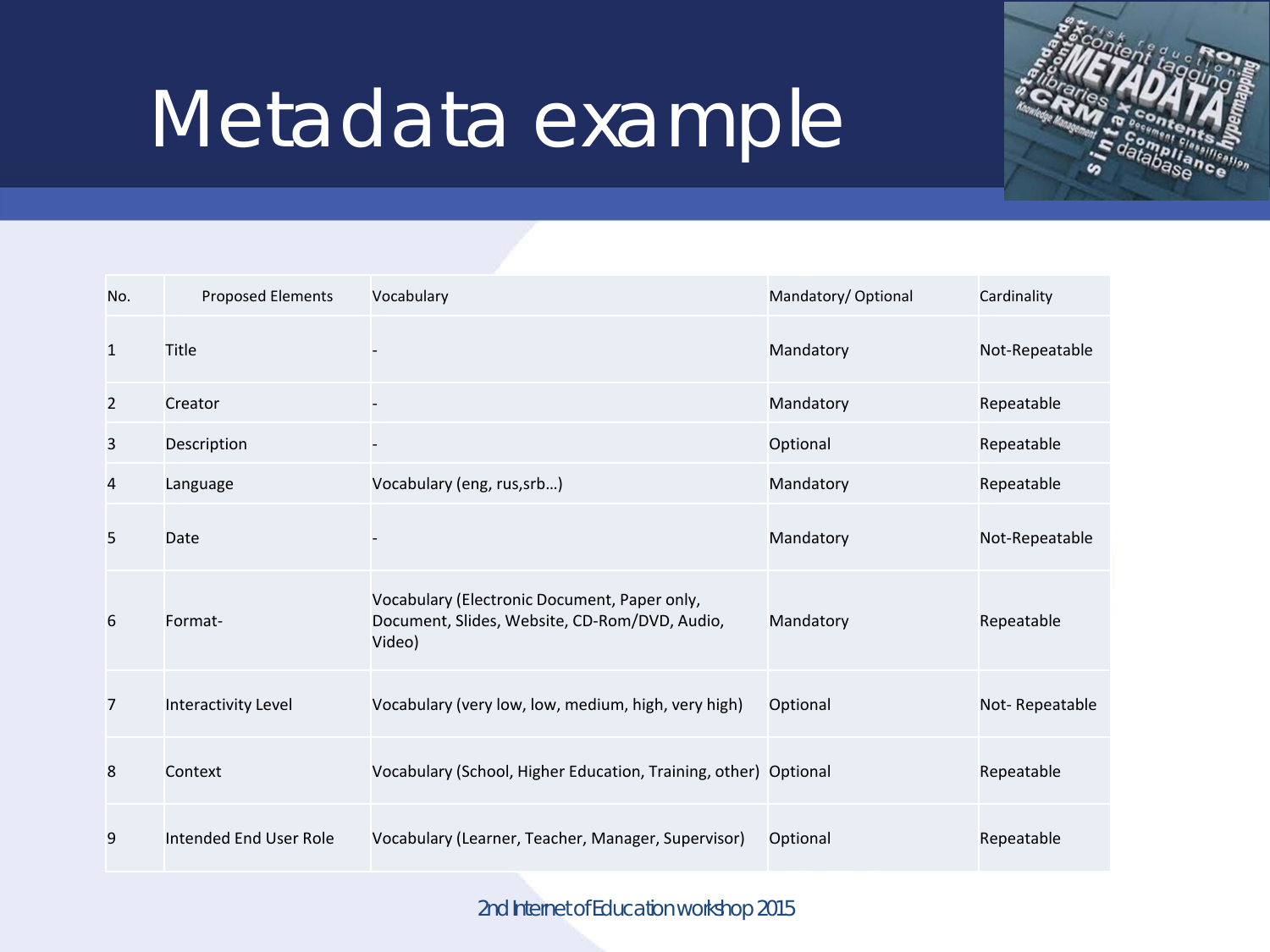# Conclusions

- TEL opens new possibilities for enhancing higher education through implementation and promotion of e-learning platforms as well as OER
- In Serbia OER recognition and development is still in its initial phase
- University of Belgrade recognized the importance of introducing new technologies into HE and established its Center for e-Leaning and Distance Education for their systemic implementation
- The BAEKTEL project is expected to contribute to the enhancement of the quality of HE by publishing OER in cooperation with interested companies